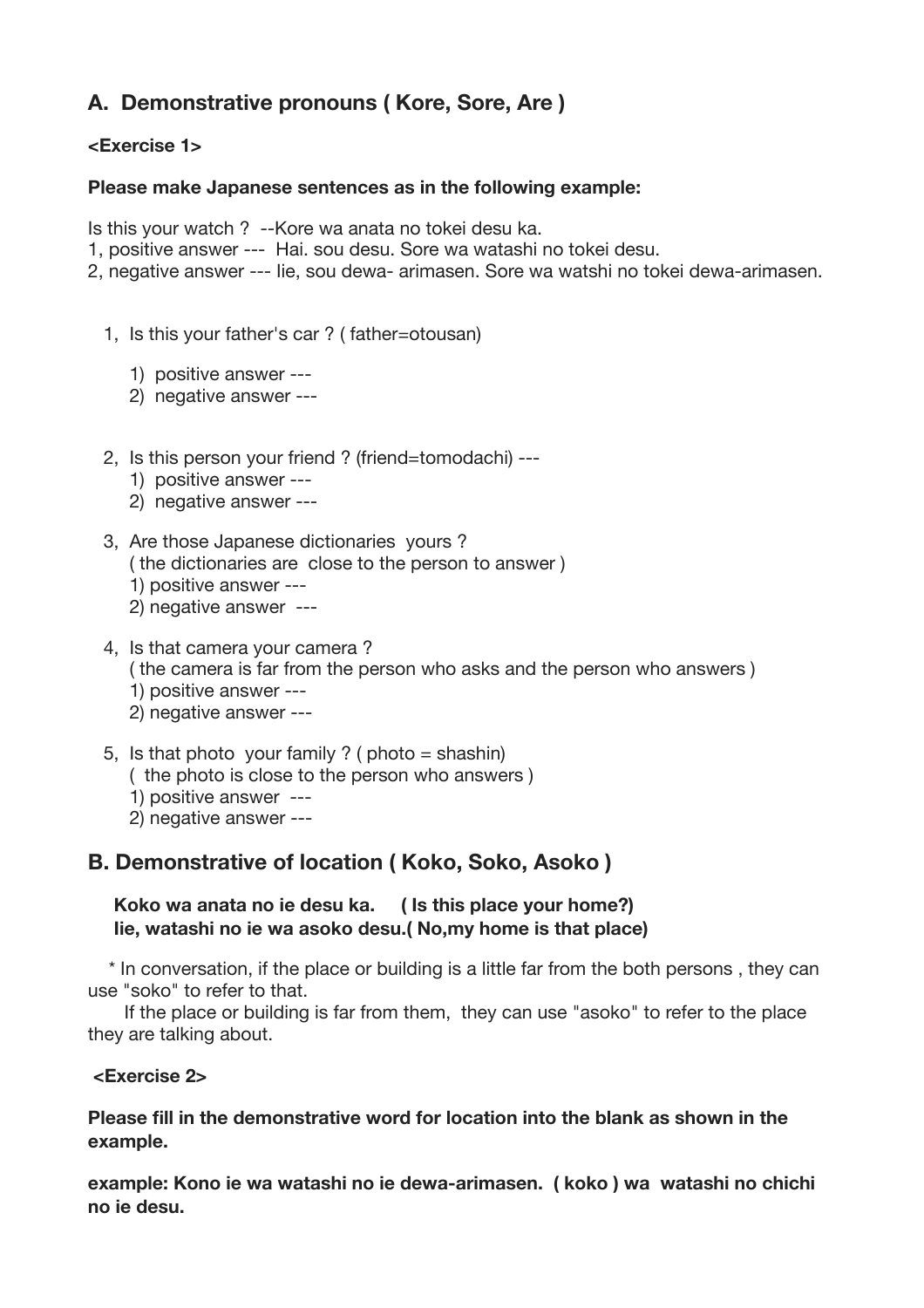#### **example: Ano gakkou wa anata no gakkou desu ka ? Hai, ( asoko ) wa watashi no gakkou desu.**

2, Kono heya wa benkyou no heya desu ka ? Hai, ( ) wa benkyou no heya desu. \*heya=room

3, Sono kouen wa kuni no kouen desu ka.? Iie, ( ) wa kuni no kouen dewa-arimasen. \* kouen=park , kuni=nation

4, Anata no kaisha wa ano biru desu ka.? Hai, soo desu. ( ) wa watashi no kaisha desu.

\*biru=building

5, Suzuki-san no ie wa soko desu ka? Hai, ( ) wa Suzuki-san no ie desu.

### **C. Interrogatives ( Nani, Doko, Dare )**

#### **<Exercise 3>**

**Please make question and answers in Japanese as in the example. (word order exercise)**

#### Example:

**Q ( kore, desu ,ka , wa, nan ) ----- Kore wa nan desu ka A ( desu, wa, watashi, kaban , no, kore ) -----Kore wa watashi no kaban desu.**

- $1, Q$  ( anata, nan, shigoto, desu, wa, no, ka)---- A ( watashi , desu, shigoto, sensei, no , wa ) ---  *\* shigoto =job, work \* sensei=teacher*
- 2, Q ( doko, kaisha, wa, anata, desu,ka, no)---- A ( kaisha , desu, soko, wa, watashi, no)---- *\* kaisha= company, firm*
- 3, Q ( kono , desu, wa, ka, shashin ,dare )--- A ( desu, wa, shashin, watashi ,tsuma ,no , kono)-- *\* shashin=picture, photo, tsuma = wife*
- 4, Q ( shumi , no, anata ,wa, ka, nan , desu )--- A( wa, shumi, desu, no, watashi , karaoke)---  *\* shumi= hobby*
- 5, Q ( anata , ka, wa, Iriguchi, no, ie, no, doko, desu)-- A ( desu,wa, watashi, Iriguchi, no,no, ie, koko )--  *\* Iriguchi= entrance , ie=house*
- 6, Q( sono, eiga, kantoku,no ,desu, ka, wa, dare)-- A ( wa, desu, kantoku, eiga, no, sono, Kurosawa )-- *\* eiga=movie, kantoku=director*